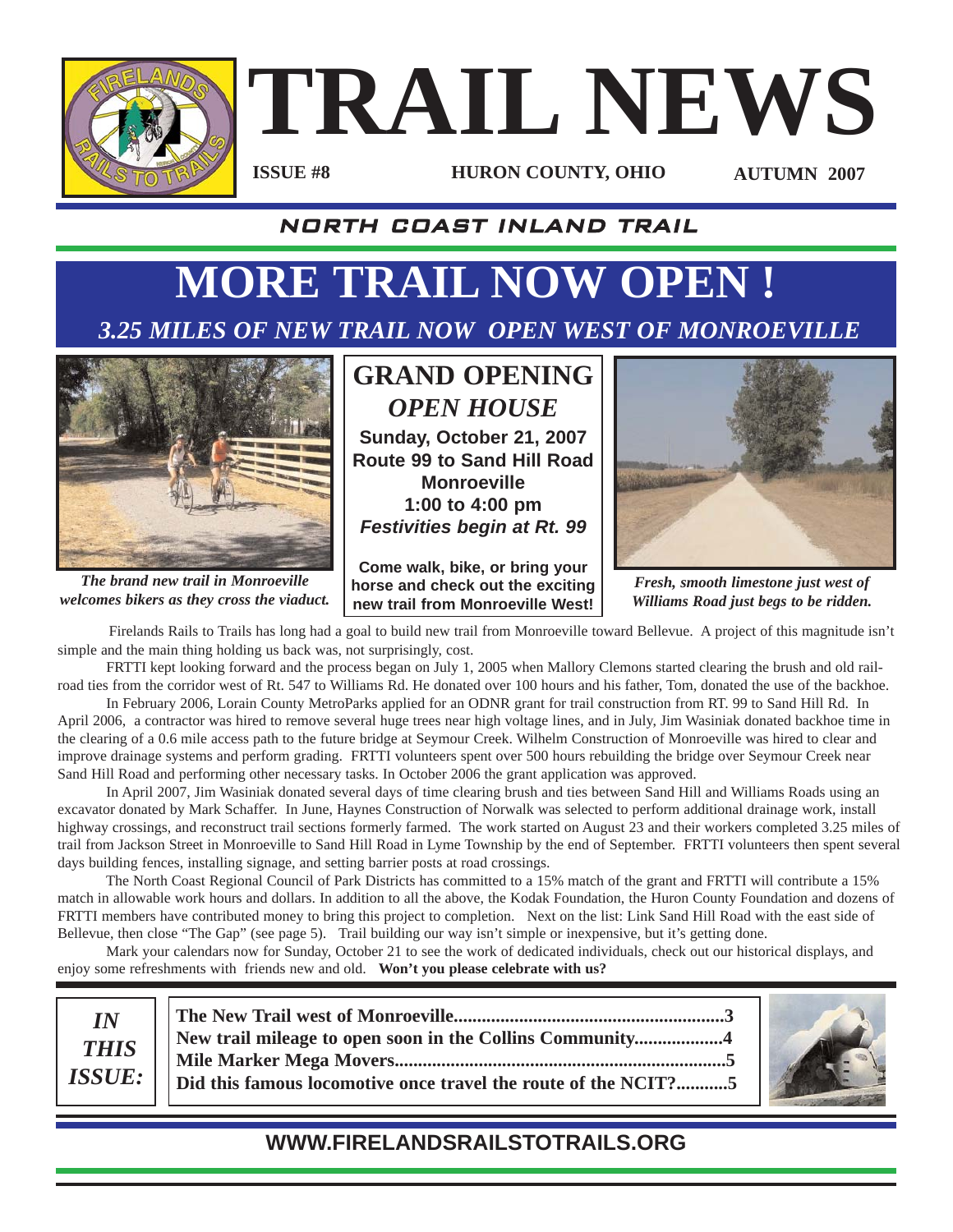## **MEMORIAL BENCH**

On Saturday, June 9, 2007, members of the Firelands Rails to Trails, Inc. installed a memorial bench which was anonymously donated in the name of Donald L. Karnehm.

Mr. Karnehm, who had served in the U.S. Air Force and lived in Monroeville since 1957, passed away in October 2006. He was a member of Firelands Rails to Trails and volunteered his time to mow the section of trail between the Monroeville Knights of Columbus and the Wheeling and Lake Erie Railroad which is the section of trail where the bench is placed.

Present at the installation were members of his family and George Landon, a woodworker and Monroeville resident who constructed the beautiful bench. The bench is made of pressure-treated lumber and is six feet long. It has an inlaid plaque with the words "Remembered in love Donald L. Karnehm". Firelands Rails to Trails will accept future bench donations in memory of past loved ones. Contact us for details.

*- Article by Stan Bernhardt, photos by Matt Bernhardt.* 



## **NIGHT RIDES & EVENTS**



*Nocturnal riders finish up their ride at North West Street.*

Seven riders enjoyed the first night ride of the season on June 22. Clear skies made for an glowing orange sunset with cool temperatures. Riders witnessed the the International Space Station pass overhead just east of Monroeville plus one shooting star, three cats, twelve rabbits and a couple coyotes howling at sundown. Wheeling ran two big trains to add to the excitement.

October 26th ride will include a campfire and cookout! Sign up for email notification on more trail outings and events this year.

#### **NIGHT RIDES 2007:**

Friday, Sept. 28 and Friday, Oct. 26. All begin at 9pm at North West Street. A Campfire will be held on Oct 26. Fall Night hikes will be announced soon!

#### *What (or where) on earth is a Geocache?*

A geocache is a treasure hunting game which uses a GPS unit to locate a buried treasure (usually in a plastic bucket with a lid). The rules are simple, take something from the cache, leave something in the cache, and write something in the logbook. Several are buried by individuals along our NCIT. Geocaching is a fun, family-oriented, world-wide phenomenon and is very popular along rail trails. For more info: geocaching.com/faq Have fun, but always respect private property and tread lightly!

## **TRAIL MOWING** *a look behind the scenes!*





While cruising along on our neatly maintained trail, with miles of perfectly maintained grass berms, it is easy overlook what goes on behind the scenes to keep it looking so beautiful.

During the week, several of our volunteers work on our former railroad "all the live long day" trimming and mowing. Long-time members Stan Bernhardt and Fritz Kuenzel have

recently been helped out by new Trustee Steve Siesel to keep the grass in check all summer. Joyce and Bill Dupont also help out with their bushhog - especially when the grass and weeds on pieces of trail which are under construction get really high.

Paul Douglas, one of our founding members, has stepped down as Trustee, but has stepped up big time in adopting the entire North West Street Trailhead. Paul has been keeping our grand entrance looking truly grand.

With new pieces of trail opening up, so too will opportunities for individuals and organizations to adopt pieces to maintain.

## **PROJECT LEADERSHIP BIKE RIDE**

On Saturday, May 26, 2007 a very special ride took place on the North Coast Inland Trail - the 2007 L.E.A.D. The Way Tour.

A team of individuals from the 2006 - 2007 Huron County Project Leadership Class created this event to raise money and awareness for the Perception vs Reality Project and the For Petes Sake Foundation. The Perception vs Reality Project, conducted by a group from the Project Leadership Class of 2007, focused on the perception of parents versus reality of actions and attitudes of their children on a variety of social issues.

In addition to raising funds to discourage drug abuse, the greatest goal was to bring the community together for a day of fun and outside activities. With the support of the Firelands Rails to Trails group, these objectives were met. The weather was somewhat cooperative which led to light but enthusiastic participation. The event was able to raise over \$2,000 for drug awareness to Huron County. The group also provided Pete's Sake Foundation with a template to allow the L.E.A.D. The Way Tour to continue as awareness and funding mechanism for the foundation. Keep a lookout for the next L.E.A.D The Way Tour . *Article and photos by Jackie Nemitz*







**2** NORTH COAST INLAND TRAIL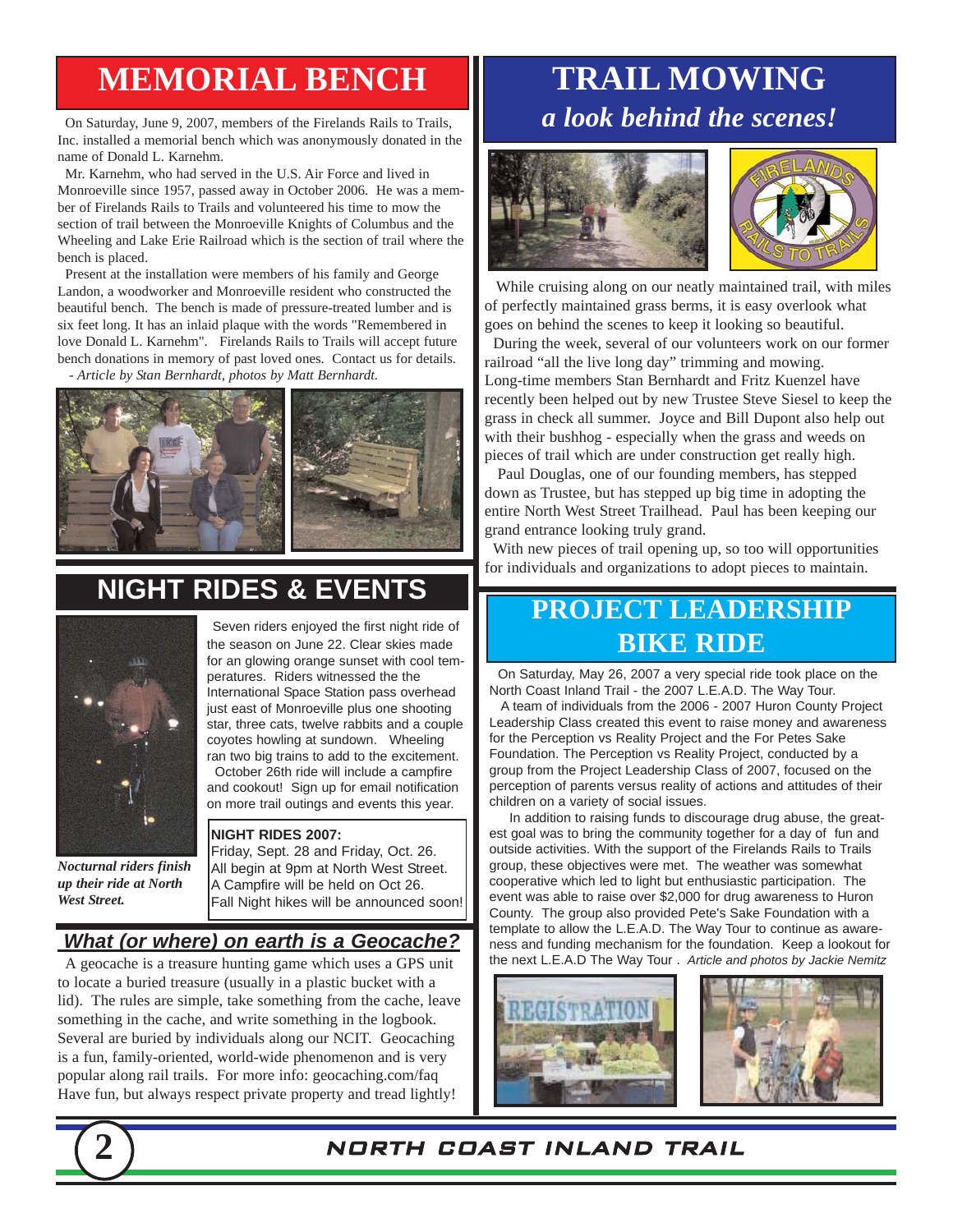## **TRAIL GROWS WEST OF MONROEVILLE**



*Jim Wasiniak's volunteer efforts led the way as the trail pushed west from Monroeville. His generous in-kind service contributions were of utmost importance to FRTTI in meeting their match to ODNR. The excavator used for the project was provided by Mark Schaffer.*



*Haynes Construction graded the trail, cleared ditches, installed drainage pipe, and spread limestone between Jackson Street and Sand Hill Road. The equipment, here at Williams Road, is now gone, and kids of all ages are ready to ride into new territory.*



*Oglesby Construction poured aprons at Rt 547 along with new sidewalks. A smooth transition, along with a safe road crossing, complete this shady stretch of trail. West of 547, the trail runs through the trees for 1.6 miles to Williams Road.*



*Seymour Creek at last! The trail has finally reached, and crossed, the scenic bridge at Seymour Creek, west of Williams Road. Volunteers constructed this bridge in 2006 (left photo) with the help of a grant from Kodak. The bridge was "mothballed" for a year awaiting trail construction to reach it. These photos were taken from the same spot. Smooth transitions make this a great stretch to run, walk, or ride.*



*A Hidden Stone Arch Viaduct just east of Rt 547 was exposed during construction. FRTTI Volunteers cleared the brush, set posts and built two heavy duty fences. Three viaducts parallel each other here: The Wheeling & Lake Erie to the north, our Lake Shore & Michigan Southern (later New York Central) in the middle, and the former Lake Shore Electric Railway to the south. Lisa Wendt photo (l)*

#### **TRAIL PATROL: MEET SGT. MIKE CONNEY**

There's a new lawman on the trail and he means business. FRTTI has recently contracted with Sergeant Mike Conney of the Norwalk Police Department to patrol the trail during his time off. Sgt. Conney works the trail at random intervals several hours a week and is there to be a friendly and familiar face on the trail, to provide assistance if needed, and discourage anyone who wants to see what happens if they break the rules.

We are glad to have Sgt. Conney as a frequent sight on the trail. Many trail users have seen him on his mountain bike at different times, and needless to say, no grass grows under his tires when he's keeping a watchful eye on trail activity!

In addition to Sgt. Conney, the trail is patrolled periodically by Norwalk Police and Sheriff's Deputies in patrol cars. FRTTI Trustees and trail guides are on the trail almost daily. Should you see foul play on the trail, and don't see Sgt. Conney, contact the local law enforcement agency as soon as possible. Report adverse trail conditions (fallen trees, debris, etc.) on our website. Should you be just out enjoying a day on the trail and see Sgt. Conney, stop and say hello.



*Sgt. Conney has logged an astounding 410 miles (and counting) on bike patrols since his contract began this summer!!!*

#### **NEW LONDON-GREENWICH RAIL TRAIL**

Local members of the New London and Greenwich Communities have formed "New London-Greenwich Rails to Trails Inc.", a non-profit group dedicated to developing the former AC&Y RR (most recently W&LE RR) corridor between their two communities. At roughly 7 miles in length, it will make an ideal rail trail with great scenery.

NLGWRT is working with W&LE and ODOT to help make this a reality.

Local residents approached members of FRTTI to help them get rolling. Fritz Kuenzel provided details on the rail line and Joe Mantey and Gordon Oney have met with them on several occasions to provide insight. FRTTI will assist in an advisory capacity only to help them build their own rail trail.

HURON COUNTY'S RECREATIONAL TRAIL **3**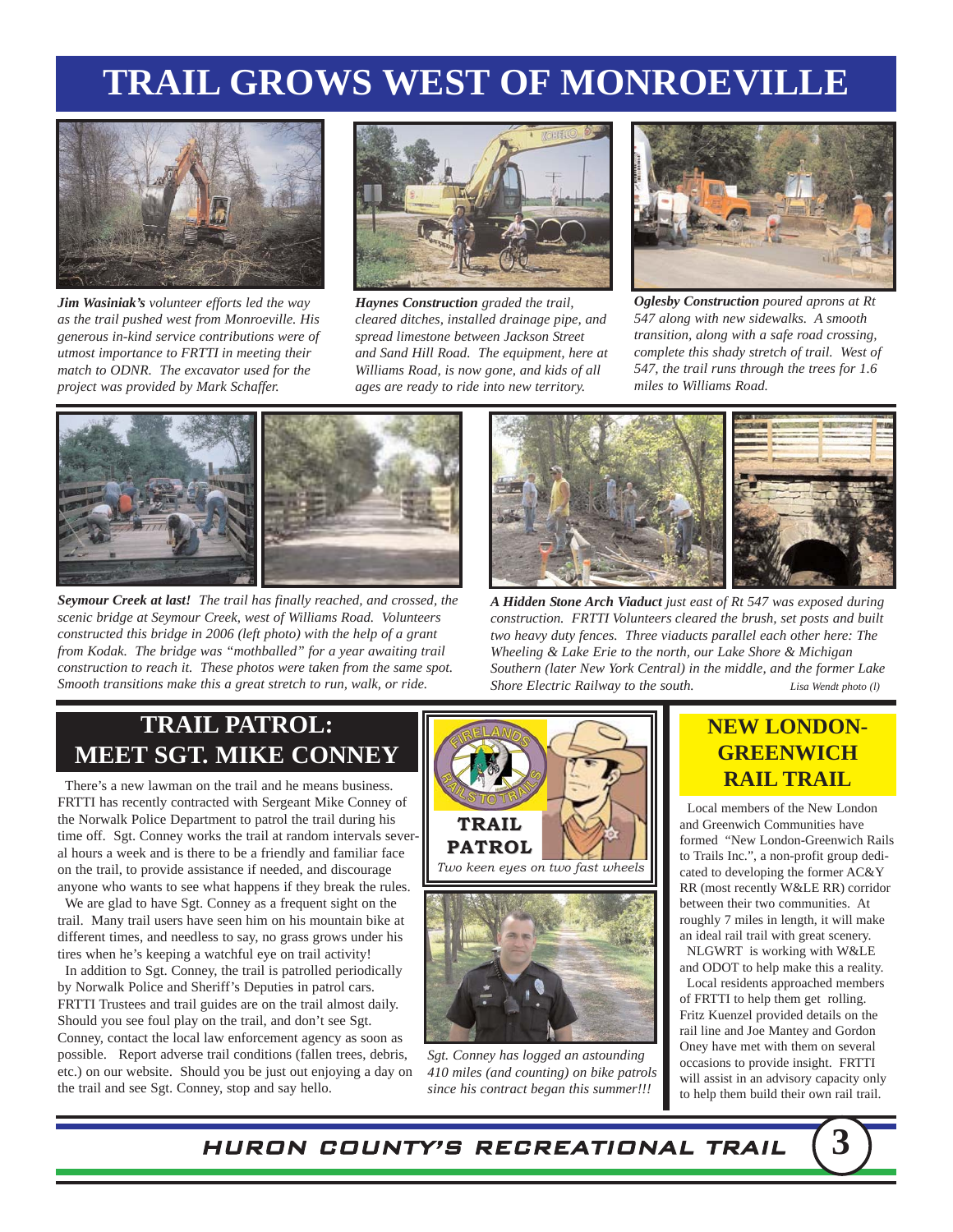## **COLLINS...** *new piece of trail to open soon !*

*Volunteers started working to clear a path in the early spring and worked through summer between Heartland Center Road and Derussey Road in Collins. By late August, the former forest began to look more like a trail. Stay tuned for more work days and a Collins Grand Opening...*



Soon the Collins Community will be a big dot on the NCIT Map. FRTTI Volunteers have been working many hours to clear brush and trees from the former railroad grade between Heartland Center Rd and Derussey Road (1.35 miles). This is the first work to be done east of Norwalk.

"It's nice to see some new scenery", said Collins resident and long-time trail volunteer Doug Jaqua. "This is going to be a nice stretch", he said quickly before firing up his saw. Doug is one of many volunteers who show up time and time again to blaze new trail mileage, often in tough conditions. Anna O'Donnell, a member of the newly formed New London-Greenwich Trail group, also showed up to help. Large turnouts at work days, plus help from Oberlin Students (see below) have enabled FRTTI to clear most of the brush in short order. FRTTI hopes to open Heartland Center to Derussey Rd. within a few months. This shady stretch is lined with mature trees and crosses Old Woman Creek on a beautiful, small stone viaduct. Once open, efforts will shift westward and trailblazing will continue across West Collins and Medusa Roads. While working in the area, volunteers have noticed many walkers, runners, and bicyclists who currently use the dangerous, heavily-trafficked roads around Collins. The trail will provide a safe and scenic non-motorized venue for exercise and transportation and promote a healthy lifestyle for the Collins Community.

#### **OBERLIN STUDENTS LEND A BIG HA**

On Saturday, September 1, FRTTI held a brush clearing day in the Collins area. The unique aspect of this day is that the group's usual volunteers were joined by twelve Oberlin College students. The majority of students were incoming freshmen taking part in a college-sponsored work day in which students volunteer their time working for a variety of community projects in the area surrounding Oberlin College. The students spent the day throwing brush and tree limbs off the right away, clearing the way for the trail between Heartland Center Road and Derussey Road.

Students hailed from all parts of the U.S. with one student from Serbia. Several students from afar found our local topography with its endless fields of corn and soybeans both intriguing and foreign to them and walked to the edge of the trail property for a closer look. At the end of four or five hours, all those involved felt it was a tiring but successful day in clearing the future trail. Our trail group is looking forward to having the students from Oberlin College back on the trail next year.



*This courteous and diligent bunch were just the boost we needed to break through the thick overgrowth and get us one step closer to opening the trail.*



*Now offering twice the scenery! We've doubled our trail mileage! Be sure to check out both pieces this fall and winter.*

## *Reflections of a runner on the NCIT*

*Excerpts from an article from the CROSS Trainer Newsletter by Jason Cross, Marathon Runner...* It was a brisk Sunday morning at about 0545. I stepped out of the truck and took a deep breath of that fresh, fifty degree air. took off my warm ups and began elevating my heart rate by walking around the parking lot. At 0559 my foot hit the trail and I began my twelve mile run. It was still dark, but the sky was clear and the moon light was bright enough to show the path.

My first mile was about eight minutes, which was faster than I planned. I had tried to back down my pace, but my legs just wanted to go. My lungs were already addicted to the deep full loads of cool oxygen, and my mind was at total peace, listening to the birds begin to wake. I arrived at Monroeville in about twenty six minutes. On my way back, heading into the clearing on the west side of Half Way Road, I saw the sun begin to peek up over the tree line. It didn't take long and there was an orange, glowing, half-sphere coming out of the trees, the edge of the field covered with a thick fog. It was a painting waiting to be hung over a mantle. The birds were getting louder and louder. It felt like the louder they got, the higher the sun rose.

I ran by a man and his dog, and in a quick exchange he said he never misses a day. I walked with him for a quarter mile. The last day he missed was July 2006! He was training for a walkathon to raise money for cancer. These are the types of people you run into on the trail! After our short walk, I was on my way again. The sun had come up more and brought more warmth with it. I hit a brief wall at mile eight, but I got through it quickly and finished strong. I took deep breaths and allowed my heart rate to slow down. What a perfect run on a perfect morning!

This is what running is for me. I often pray as I run. I thank God for all my blessings and I'll go through a prayer list. Friends, family, missionaries, or even people I jog by that look like they could use a prayer. Take advantage of the ability God has given you. Set some goals, sign up for some races, and clear your mind! Happy trails and God Bless. *Jason and his wife, Nikki, are local Marathon Runners and outdoor lovers. Article modified slightly for space constraints.*

**4** NORTH COAST INLAND TRAIL

**Q: What's the hardest part of running? A: Getting off the couch and out the door!**



**Q&A a:** What's the hardest part of volunteering?<br>A: Showing up at that first work day!

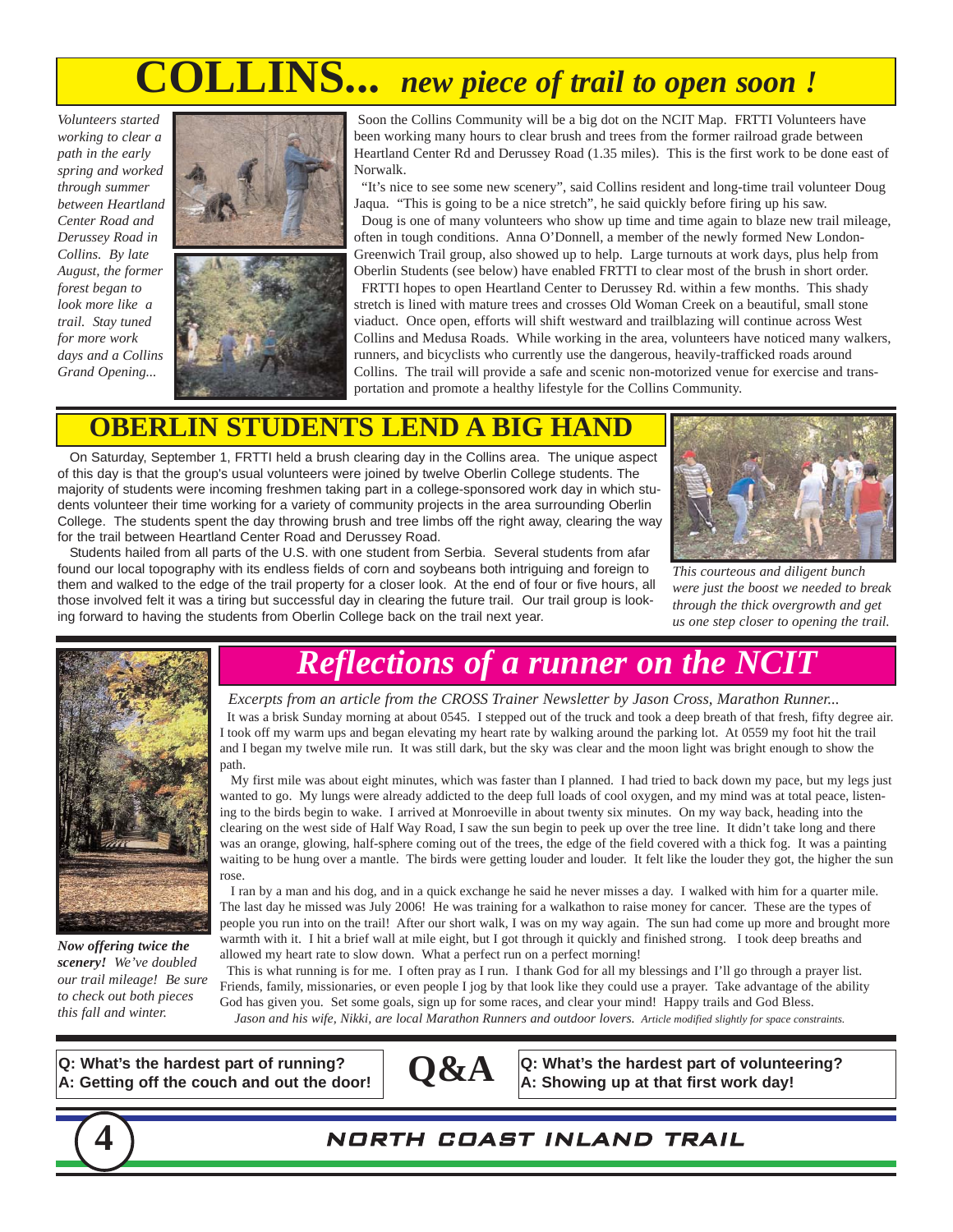#### **HELP CLOSE THE GAP!** *Plans underway to link the two trail pieces*

With significant trail mileage now open both east and west of Monroeville, the time is approaching to "Close the Gap"! The "Gap" is a short, 150-yard long stretch of future trail between Peru Center Rd and Rt. 99 which will involve: elevation of the trail right-of-way just west of Peru Ctr. Road; a grade crossing where the Wheeling and Lake Erie crosses our trail; and just west of that, a river crossing over the Huron River. The bridge is still in place, but will require a new deck, modifications and major construction to become a covered bridge someday in the near future. To help develop this most important link, and close "The Gap", FRTTI has started a "Close the Gap Fund". Donations may be earmarked for this ambitious and exciting project as indicated on the membership form on the back of this newsletter.



*The Plan: 1) Cross the Active W&LE Railway at grade just west of the K of C Hall in Monroeville (bridge in distance). 2) Begin construction on the Huron River Bridge (the same one as seen in photo below) to link Peru Center Rd. with Rt. 99 and beyond. 3) Our dream: to build the only covered bridge in Huron County! (as similar to this rail-trail bridge at Brinkhaven, Ohio, on the Mohican Valley Trail.)*

## *MILE MARKER MEGA MOVERS*

As archaeologists and scientists ponder the construction of Stonehenge and the Great Pyramids, FRTTI Volunteers have figured out how to rescue, move, and preserve a 12' long, 1800-lb. sandstone mile marker.

Constructed and placed by the LS&MS Railroad some 130 years ago, Mile Post C308/B232 (Miles to Chicago and Buffalo) was recently crated up and hauled out from its location just west of Collins. One of the last remaining intact markers on the line, FRTTI Trustees decided to remove it temporarily for safe keeping during trail construction. Once the trail is open, the marker will be put back in. The photos below, taken by Kate Mantey, capture the big move and journey down the trail.

Under the guidance of Fritz Kuenzel, the eight volunteers were assisted by Clark Hahn and his backhoe. Clark informed us that his mother, Margaret Clark, regularly rode this railroad line in 1930-31 from Oberlin to Collins where she served as principal of the Collins School!

One mystery remains: Just how did Fritz unearth this behemoth and crate it up by himself the evening before??? Ask the ancient Egyptians.



*Piece of Cake!... 1) Mile Marker lost and forgotten. 2) Clearing a path to the site. 3) Getting the "coffin" into position. 4) Up and out! 5) Clark Hahn steady and smooth. 6) Safe at last on the trailer.*

## *PRESERVING OUR* **RAILROAD HERITAGE**



Gather 'round, all ye ferroequinologists\*, pedal-pushers and trailblazers, for the whispered tales of old are not tall at all! Here she is, one of railroading's most famous faces, a

Streamlined Hudson Locomotive, with 79" drivers in motion, crossing our future trail bridge at Monroeville. Members of FRTTI had heard such a photograph of this rare event existed, and now thanks to the collection of Monroeville resident Tom Greilich we can finally share it with those who will someday soon cross the bridge on bike, horse, or on foot.

The streamlined shrouds applied to only 13 Hudson type locomotives of the New York Central were designed by the

Case School of Science in Cleveland in 1934. These Hudsons were used exclusively on what some consider the World's Finest Passenger Train, The Twentieth Century Limited. This New York to Chicago train ran at speeds up to 94 mph on the four-track main line through Sandusky, always passing through Ohio in the dark of night.

To see one in Ohio in daylight, let alone on our beloved single-track Norwalk Branch, is as rare as rare gets. This picture dates between 1934 and 1945. Of all of NYC's Hudsons (275 in total, 13 streamlined), not even one was saved for posterity. *\* ferroequinologist: n. Student of the iron horse.*





*Above: Having no problem with her short train of two baggage cars and two coaches, the Streamlined Hudson 4-6-4 heads west across the W&LE crossing and Huron River Bridge at Monroeville. This was most likely a detour or a substitution for the usual power on the branch. Note the lack of trees on the east bank back then as well as all the telegraph wires! Left: A close-up of this beautiful locomotive about to depart Chicago with the 20th Century.*

HURON COUNTY'S RECREATIONAL TRAIL **5**